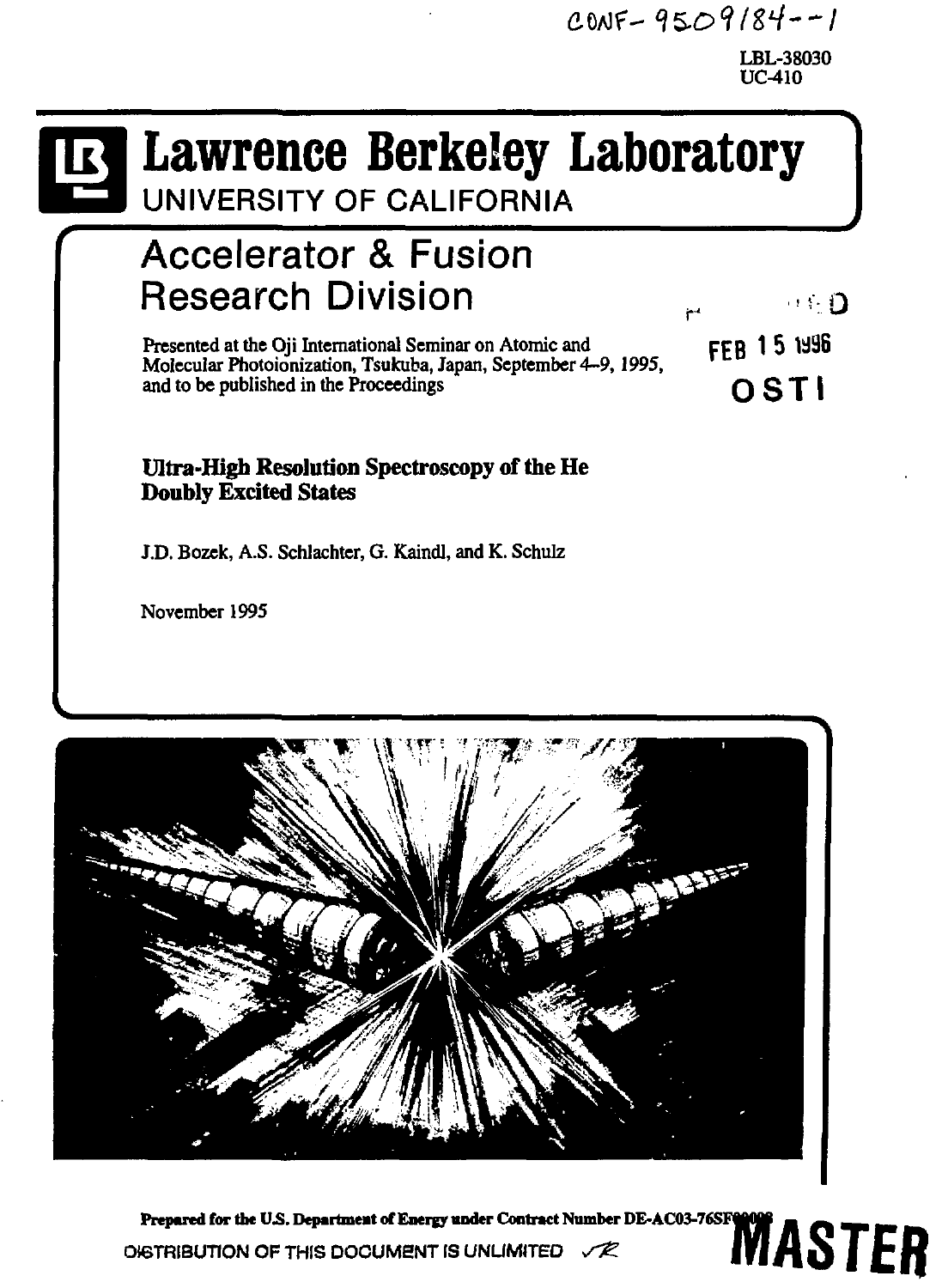#### **DISCLAIMER**

**This document was prepared as an account of work sponsored by the United States Government. While this doc ment is believed to contain**  correct information, neither the United ... tates Government nor any **agency thereof, nor The Regents of the University of California, nor any of their employees, makes any warranty, express or implied, or assumes any legal responsibility for the accuracy, completeness, or usefulness of any information, apparatus, product, or process disclosed, or represents that its use would not infringe privately owned rights.**  Reference herein to any specific commercial product, process, or **service by its trade name, trademark, manufactirer, or otherwise, does not necessarily constitute or imply its endorsement, recommendation,**  or favoring by the United States Government or any agency thereof, or The Regents of the University of California. The tews and opinions of **authors expressed herein do not necessarily state** *• r.* **reflect those of the**  United States Government or any agency thereof, **Fig. 7** The Regents of the **University of California.** 

> **Emest Orlando Lawrence Berkeley National Laboratory is an equal opportunity employer.**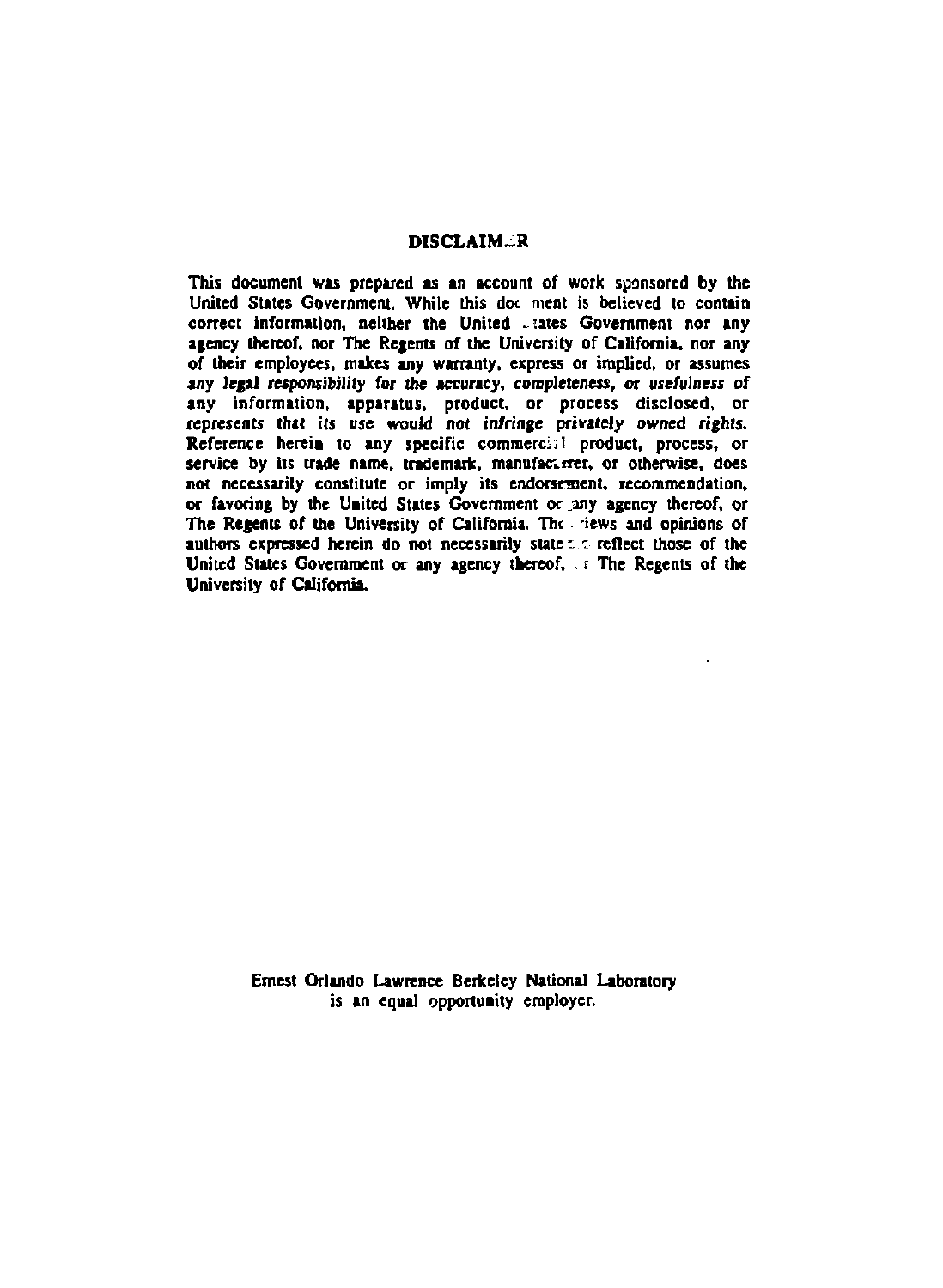# **ULTRA-HIGH RESOLUTION SPECTROSCOPY OF THE HE DOUBLY EXCITED STATES\***

J.D. Bozek and A.S. Schlachter Advanced Light Source Accelerator and Fusion Research Division Lawrence Berkeley National Laboratory Berkeley, CA 94720, USA

G. Kaindl and K. Schulz Institut fur Experimentalphysik Freie Universitat Berlin Arnimalle 14, D-14195 Beilm-Dahlem Germany

To be published in the proceedings of the Oji International Seminar on Atomic and Molecular Photoionization, Tsukuba, Japan, September 4-9, 1995

\*This work was supported by the Director, Office of Energy Research, Office of Basic Energy Sciences, Materials Sciences Division, of the U.S. Department of Energy, under Contract No. DE-AC03-76SF00098.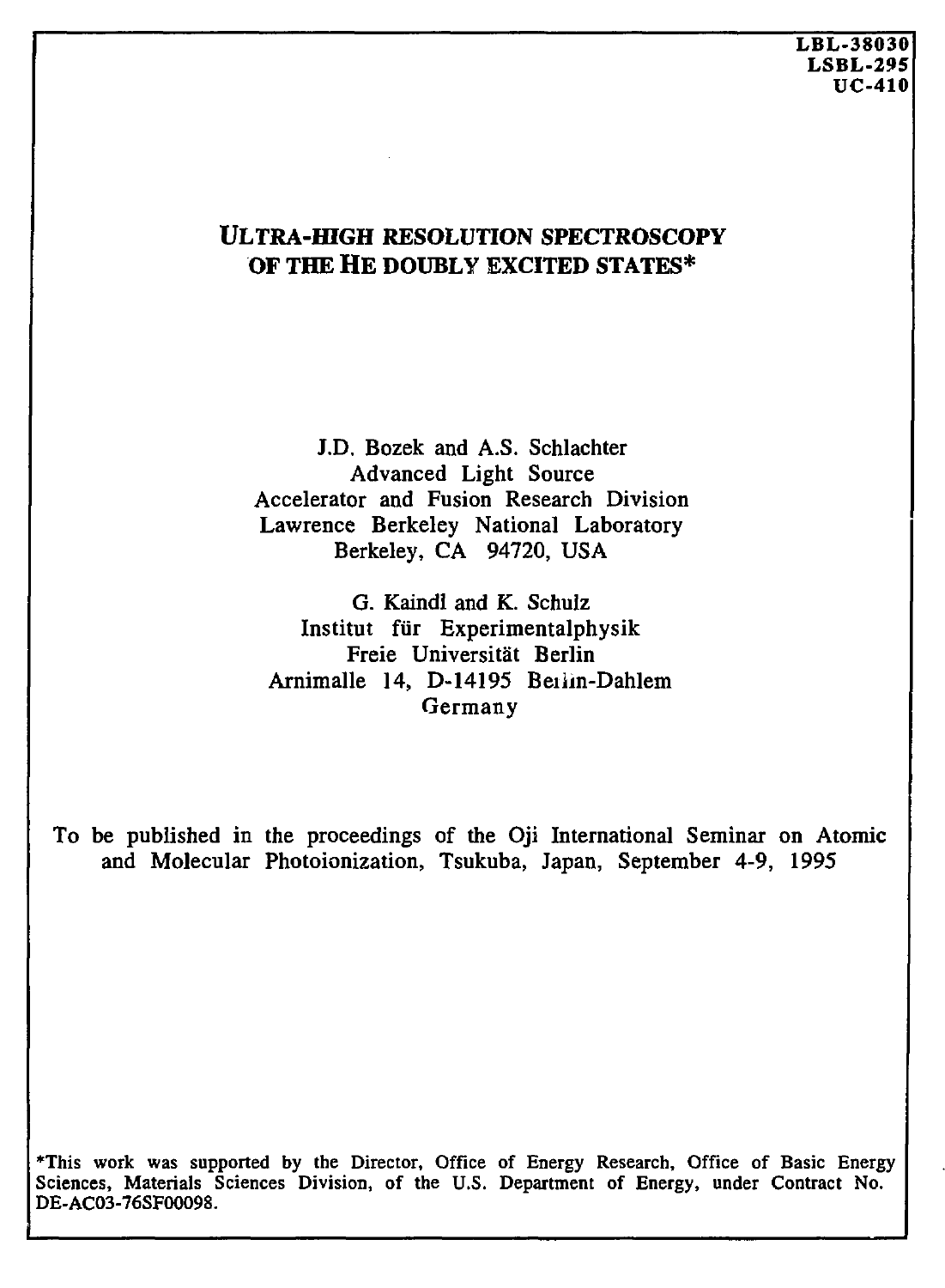$$
1.581 - 2.5.5
$$
  
1.13015 curve Note:  
Author(s) Initially  
Group leaders initially 1.1300  
0.0000  
1.0000  
0.0000  
0.000

### TO BE PUBLISHED IN:

Proceedings of the *Oji International Seminar on Atomic and Molecular Photoionization,* Tsukuba, Japan, Sept. 4-9,1995. Universal Academy Press, Inc., A Yagishita and T. Sasaki, Eds.

# ULTRA-HIGH RESOLUTION SPECTROSCOPY OF THE HE DOUBLY EXCITED STATES

J.D. BOZEK, P.A. HEIMANN AND A.S. SCHLACHTER *Advanced Light Source, Lawrence Berkeley National Laboratory, Mail Stop 2-400,1 Cyclotron Road, Berkeley, California 94720, U.S.A.* 

and

G. KAINDL AND K. SCHULZ Institut für Experimentalphysik, Freie Universität Berlin, Arnimalle 14, D-*14195 Berlin-Dahlem, Germany* 

#### **Abstract**

Photoionization spectra of the doubly-excited states of He were measured using beamline 9.0.1 at the Advanced Light Source. The beamline utilizes a 4.5 m long 8 cm period undulator as its source together with a spherical grating monochromator to provide an extremely bright source of photons in the range of 20 - 300 eV. A resolving power (E/AE) of 64,000 was obtained from the 1 meV FWHM (2p,3d) doubly excited state resonance of He at 64.12 eV. The high brightness of the source and the very high quality optical elements of the beamline were all essential for achieving such a high resolution. The beamline components and operation are described and spectra of the double excitation resonances of He presented.

#### **1. Introduction**

Helium is a favorite target of physicists interested in studying electronelectron correlation owing to it being the simplest two electron system. Additionally, this simplicity permits calculations of the highest complexity to be carried out and compared with the experimental results. Double excitation was first recognized in photoabsorption spectra of He by Madden and Codling [1] and explained by Cooper, Fano and Prats [2] over 30 years ago. Consistent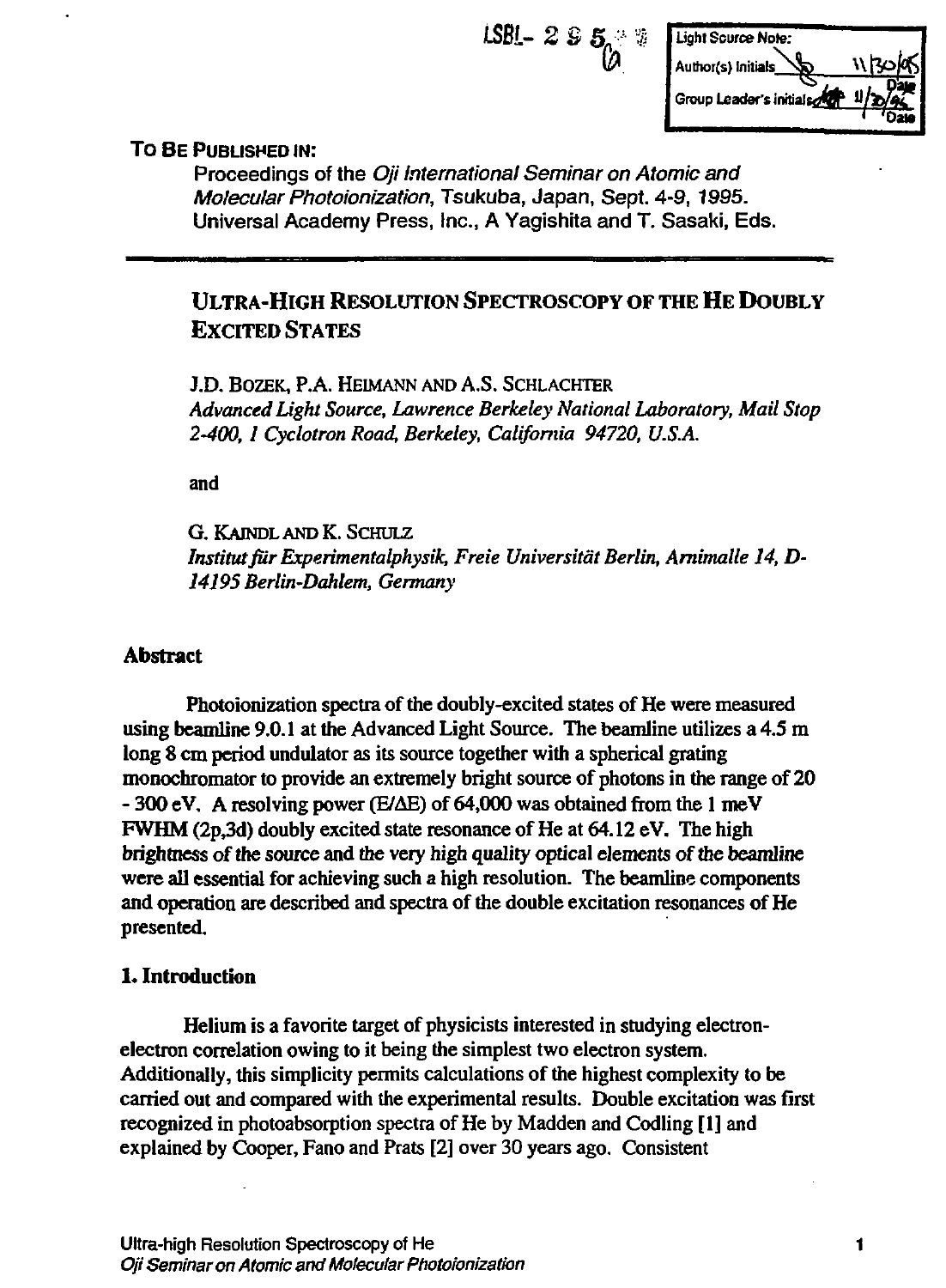improvements in photon resolution and flux have facilitated the identification of an ever increasing number of series of doubly-excited states in He. Most recently, Kaindl and coworkers have published an extensive survey of the double excitation spectra of He [3] using the highest available photon resolution, 4 meV. They identified resonances belonging to 18 different Rydberg series below the  $N = 2$  to N = 9 ionization thresholds of He and reported energies, widths, Fano-q parameters and quantum defects for the various resonances and series. With the introduction of one of the first third generation synchrotrons, the Advanced Light Source (ALS) [4], and commissioning of a new high resolution beamline for atomic and molecular physics, beamline 9.0.1 [5], it is not surprising that the double excitation spectra of He have been revisited.

Double excitation resonances appear in the single ionization continuum of He resulting from the simultaneous excitation of both electrons, an "inner" one into the  $N \ge 2$  shell and an "outer" one into the  $n \ge N$  shell. These autoionizing resonances occur as series of Rydberg levels over the photon energy range of 60 to 79 eV, corresponding to the excitation of both electrons into the  $N = 2$  level at the lower energy extent and the double ionization threshold at the higher energy. The first double excitation Rydberg series, with the inner electron in the  $N = 2$  shell and the outer electron in the  $n = 2, 3, 4, \ldots$  shells covers the range from 60 eV, where the  $(N = 2, n = 2)$  states is observed, up to 65.4 eV, the  $N = 2$  ionization threshold of He. IP<sub>2</sub>, corresponding to the first excited state ( $N = 2$ ) of He<sup>+</sup>.

Two common classification schemes are used to describe the electronic configuration of doubly excited He. The principle quantum numbe.s N of the inner electron and n of the outer electron are used to describe the doubly excited state. For **each** inner electron quantum level, N, (2N-1) Rydberg series of <sup>1</sup>P<sup>0</sup> final states are dipole allowed for photon absorption. The first set of series, where  $N = 2$ , can be adequately described using the scheme introduced by Madden and Codling [1] where the three allowed series are denoted (sp,2n+), (sp,2n-) and (2p,nd). This scheme is similar to the simple MO model where the  $(sp,2n+)$  and  $(sp,2n-)$  doublyexcited orbitals are composed of coherent and incoherent superpositions of the (2p,ns) and (2s,np) wave functions. Beyond the second ionization threshold, however, the increasing number of allowed states makes this type of scheme unwieldy. A classification based on the hyperspherical coordinate description of He was introduced (see [6]) and doubly excited states are denoted by  $N_{n}K_{n}$  in the short hand form where N and n have their usual meanings and K ranges from N-1-T to -(N-1-T) with  $T = 0$  or 1. In this scheme, the (sp,2n+), (sp,2n-) and (2p,nd) series are written as  $2, 0<sub>n</sub>$ ,  $2, 1<sub>n</sub>$  and  $2, -1<sub>n</sub>$  respectively. The older scheme will be used to discuss the resonances shown here as only those occurring below  $IP<sub>2</sub>$  will be considered.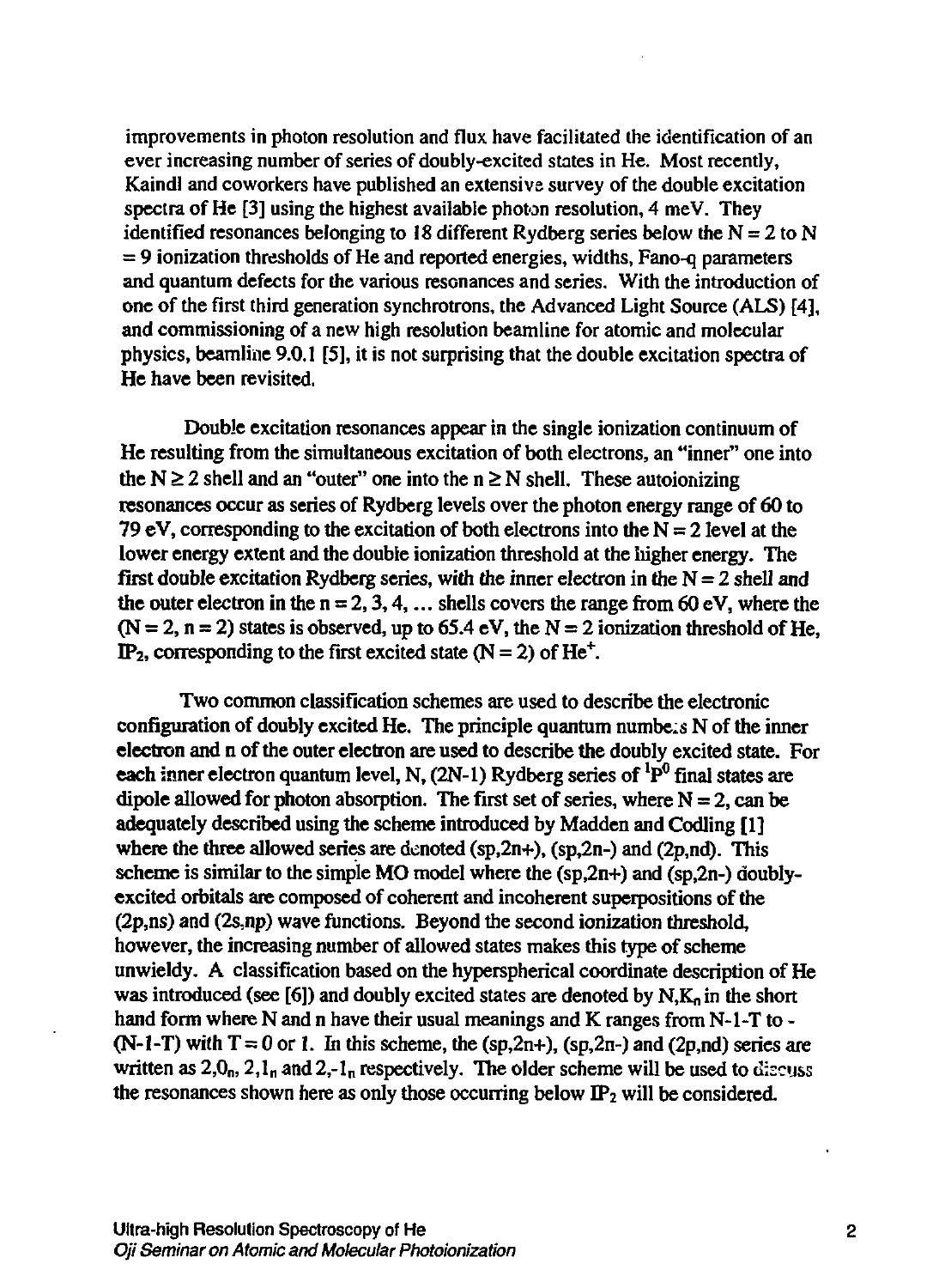#### 2. Methods

Beamline 9.0.1 at the Advanced Light Source was designed, constructed and commissioned by a team of scientists and engineers led by P. A. Heimann and R. DiGennaro of Lawrence Berkeley National Laboratory [5]. Their careful work resulted in a beamline which has met and in some ways surpassed its design goal of providing  $10^{12}$  photons per second with a resolving power (E/ $\Delta E$ ) of 10,000 over the full useable range of the spherical grating monochromator (SGM), 20 - 300 eV. Flexibility in the optical configuration of the beamline permits a wide range of tradeoffs between flux and spectra! resolution.



figure 1. Schematic diagram of beamline 9.0.1 showing the major components.

A schematic diagram of the important elements of this SGM beamline is given in Figure 1. A  $4.5 \text{ m}$  long 8 cm period undulator in the low-emittance ALS storage ring served as the source for the beamline. The importance of high brightness for high spectral resolution cannot be overemphasized; because of the high brightness (low-emittance) photons are emitted from the undulator in a very narrow central cone. An adjustable horizontal aperture between the undulator and the first optical element of the beamline scrapes away unwanted off-axis radiation reducing the heat load for the more sensitive optical surfaces. A horizontal spherical mirror focuses the radiation to form a 1:1 horizontal image of the source at the sample location. The spherical vertical condensing mirror demagnifies the source 8:1 onto the entrance slit. The small divergence of the beam from the undulator together with the high quality of the optical surfaces permits most of the photon beam to be passed through a  $10 \mu m$  entrance slit, preserving the high intensity of the source. The water cooled entrance slit is variable from  $100 \mu m$  to fully closed. One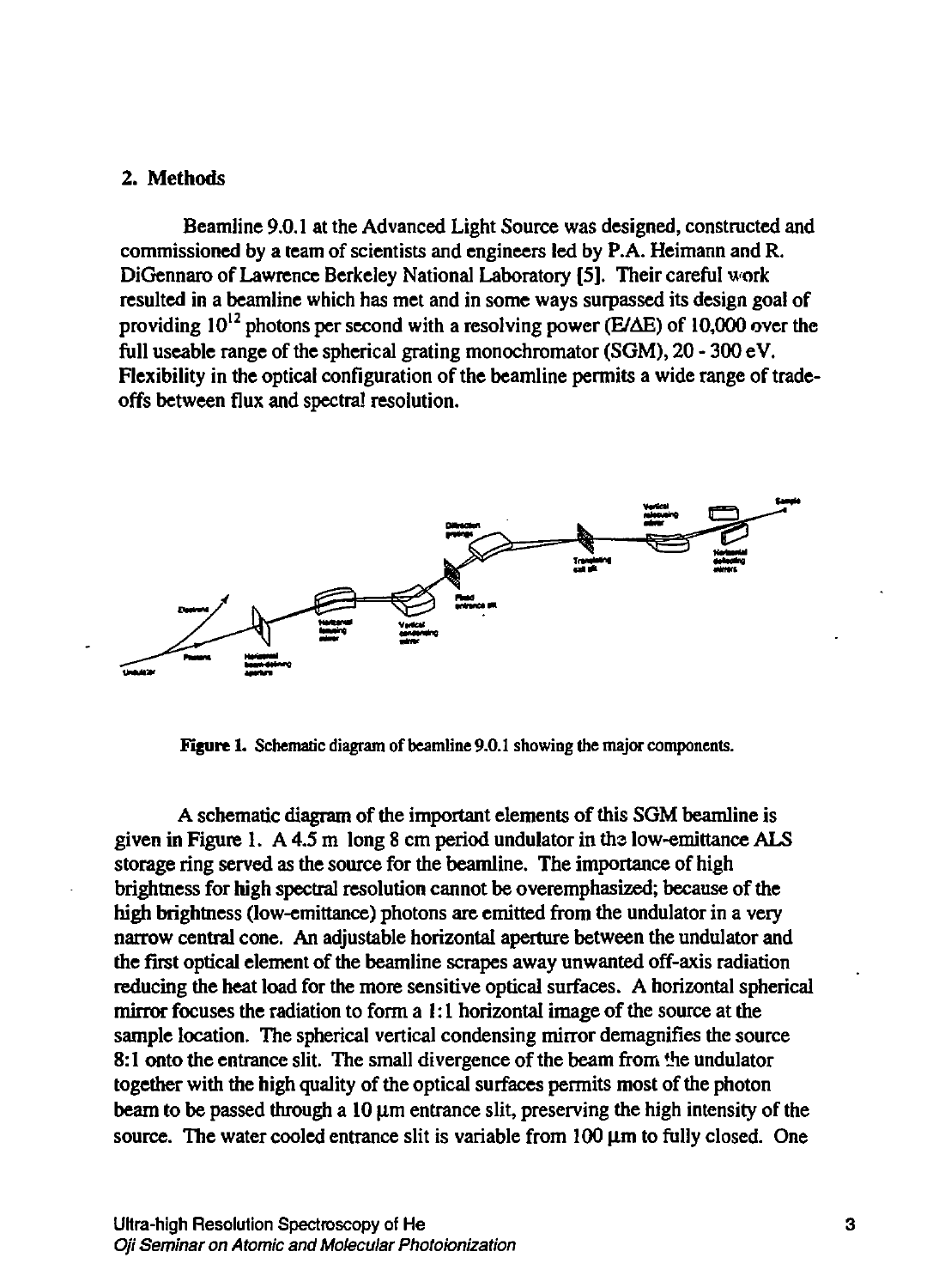of three spherical diffraction gratings with 380,925 and 2100 lines/mm can be selected to disperse the radiation. All of the optics up to and including the diffraction grating are made from Glidcop, a special copper alloy, and actively cooled by a closed loop water circulation system kept at  $20.0 \pm 0.1$ °C. The exit slit translates along a granite slab on the optical axis of the monochromator in order to satisfy the focusing condition of the SGM. A variable radius refocusing mirror forms an image of the exit slit at the sample position. The spot size at the sample is less than 1 mm FWHM in both the horizontal and vertical directions.



**Figure** 2. Resolution of the SGM as function of photon energy. The solid lines show the resolution contribution of 10 um slits. The dashed lines show the contributions of spherical coma.

The ultimate resolution of the beamline is determined by the finite width of the slits and contributions from the aberration coma, of the grating. Figure 2 shows the limits of the resolution from both factors as a function of photon energy for all three gratings. The double excitation resonances of He fortuitously lie in a region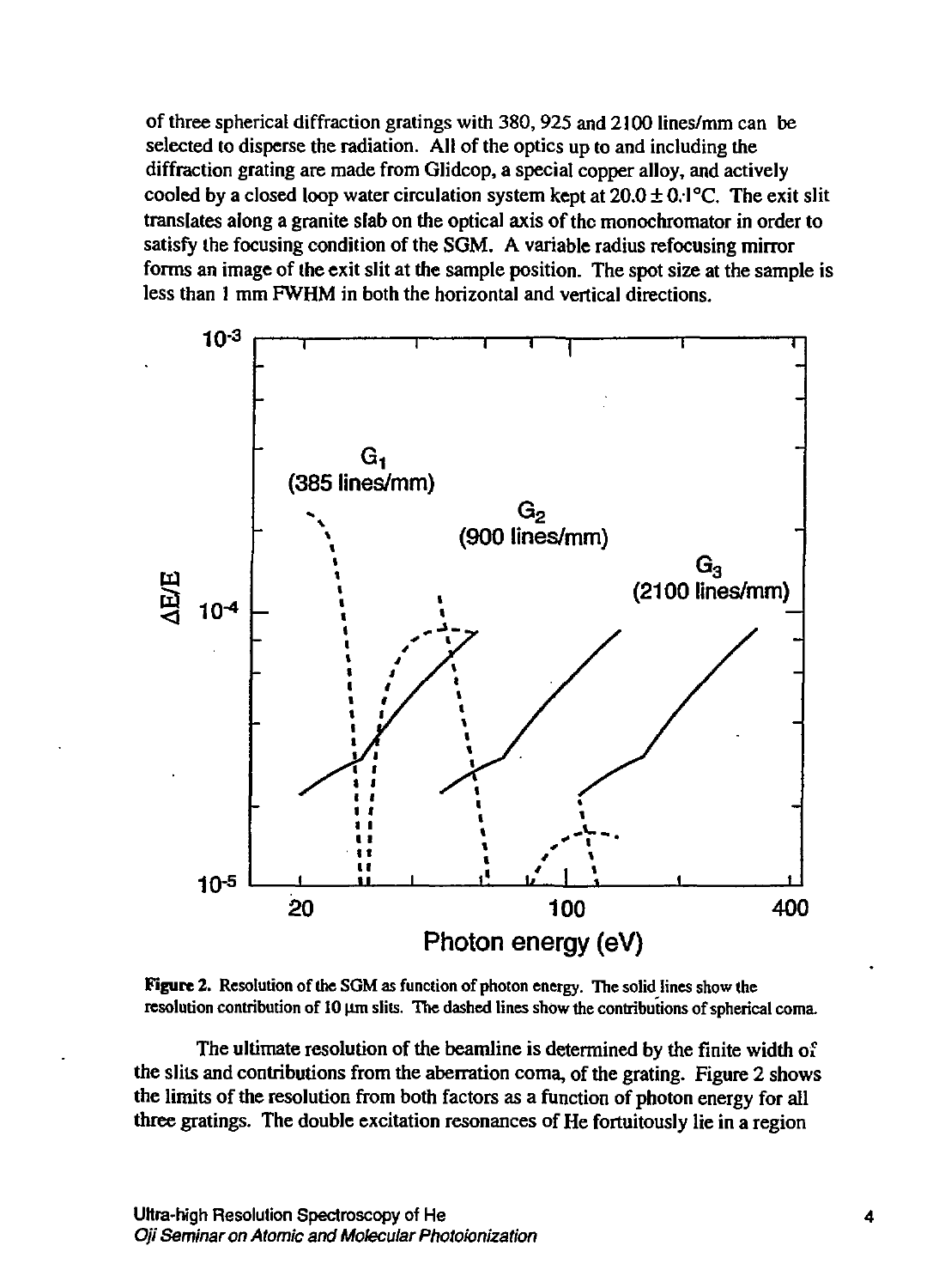where the coma for the second grating drops towards zero at the Rowland circle geometry. The resolution is therefore limited primarily by the width of the slits. At small slit widths, however, other usually less significant contributions to the resolution become important, such as the figure of the optical surfaces. The grating surface, for example, was ordered from Rocketdyne with a specified slope error tolerance of  $\leq 0.5$  urad rms. This slope error will add some small contribution to the bandwidth of the beamline.

Photoionization spectra of He were measured using a gas cell attached to the end of the beamline. The gas cell consisted of two 10 cm long parallel charge collecting plates centered along the photon beam and separated from the vacuum of the beamline by a thin Al or C window. The cell was charged with between 1 and 300 milliTorr of He, one plate biased with 100 V and the ion current measured on the second plate. The incident photon flux was monitored simultaneously by measuring the current on a 90% transmitting gold grid inserted into the incident beam. Currents from both the plate and the grid were converted to voltages using



**Figure** 3: A wide range scan of the doubly excited states of He below the second ionization potential, IP<sup>2</sup> . Numbers, n, on the figure denote the assignment of the peaks as either (sp,2n+) or (sp,2n-).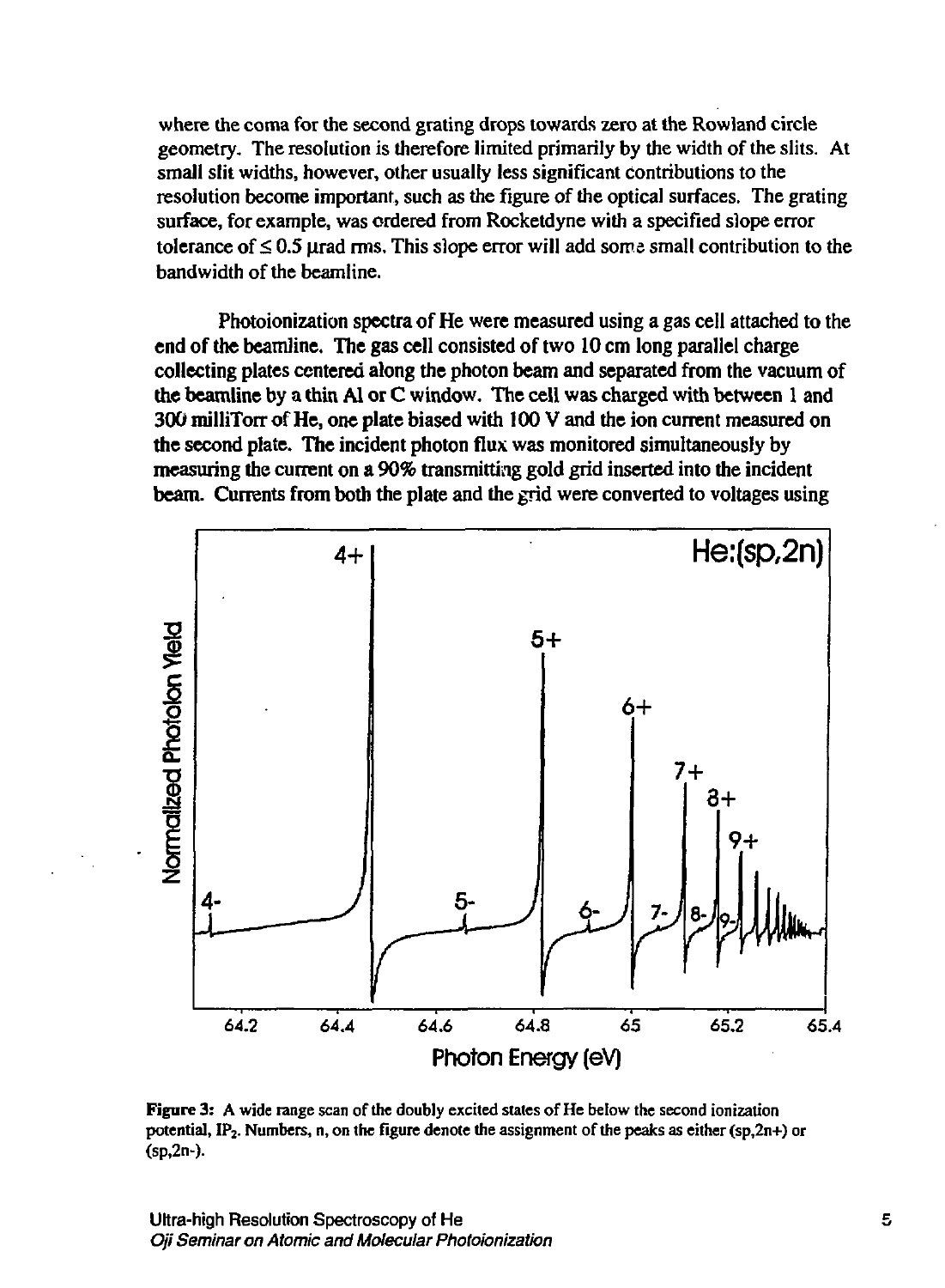two Keithley 428 current amplifiers and integrated for the desired period by counting pulses from voltage to frequency converters. All spectra reported here have been normalized for the incident photon flux variations by dividing the ion current signal by the gold mesh current signal.

### 3. Results

A wide range scan of the double excitation resonances of He below the second ionization potential,  $IP_2$ , is shown in Figure 3. This spectrum was recorded with 6  $\mu$ m entrance and exit slits, 2 seconds per point and 0.6 meV step size. Peaks from the three optically allowed Rydberg series converging to the ionization limit can be clearly seen in this wide range scan. Using the notation first adopted by Madden and Codling [1], the series of intense peaks correspond to the  $(s<sub>D</sub>, 2n+1)$ series, the weaker intervening resonances to the (sp,2n-) series. The very much weaker (2p,nd) resonances can barely be seen just below the "-" resonances but are not labeled on this figure. The (sp,2/2+), (sp,2/3+) and (sp,2/3-) resonances are not seen in Fig. 3 as they occur at lower photon energies.

The region close to threshold is not clearly seen in Fig. 3 and has been expanded in Figure 4. Resonances up to (sp,2/26+) are seen in this data set, representing a substantial improvement over the best previous results [3]. The number of (n+) resonances resolved is directly related to the resolution since the



**Figure 4:** Expanded view of the (sp,2n+) doubly excited resonances of He close to the ionization threshold.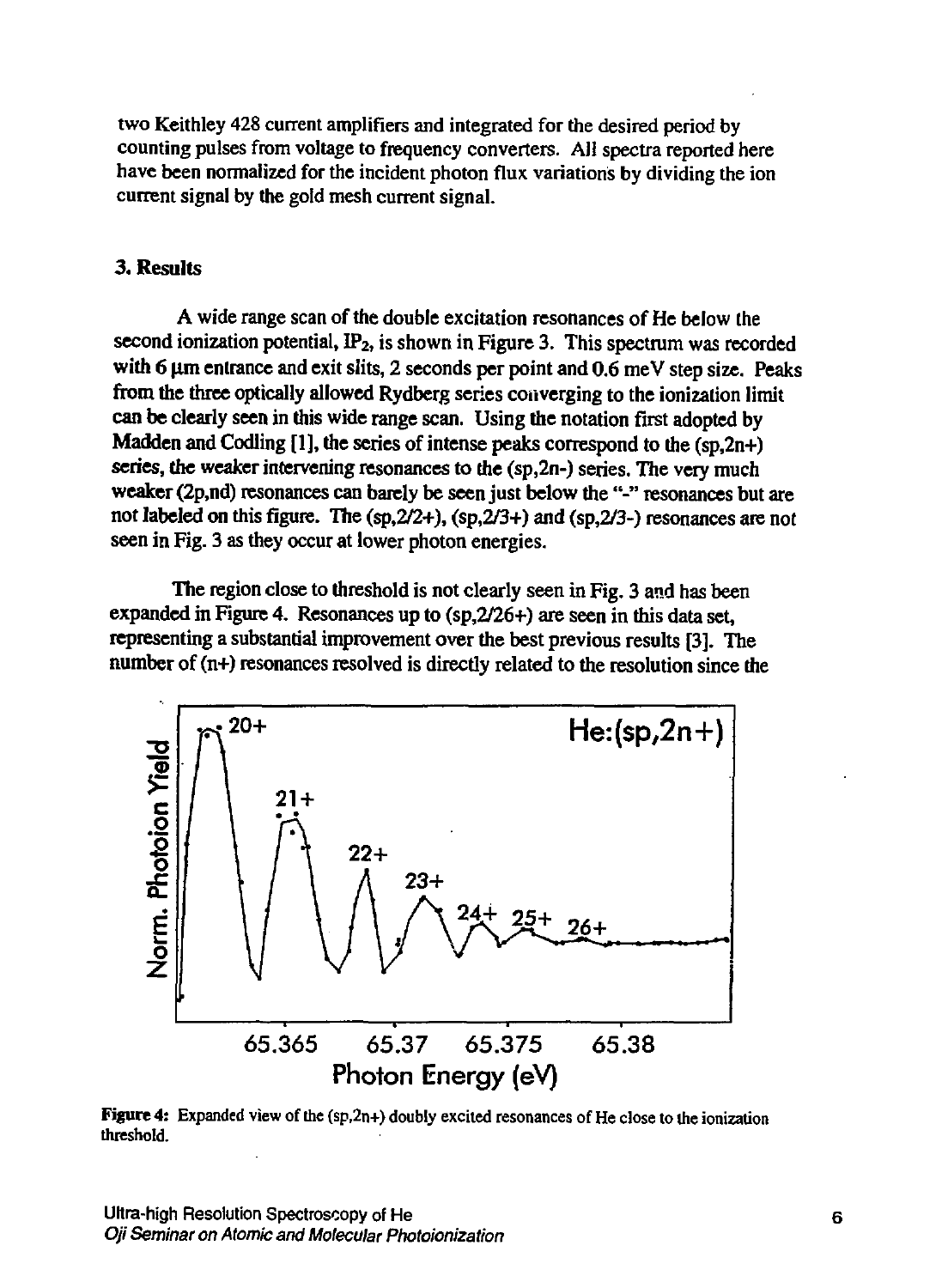natural widths of these states scale with the inverse of the effective quantum number cubed [7].

Closer views around the  $(n-)$  and  $(2p,nd)$  resonances are presented in Figure 5. These spectra were measured with narrower slits and smaller energy step sizes than the wide range scan. The high resolution of the SGM, made possible by the high brightness source preserving significant flux through the small entrance slit, clearly resolves the (2p,nd) resonances from the neighboring (n-) peaks and will permit a more accurate determination of the energy and line shape parameters for these lines. A further increase in scale for the (2p,3d) state, separated from the neighboring 4- state by only 17 meV is given in Figure 6. This spectrum was measured with 2.5  $\mu$ m entrance and exit slits and a FWHM of 1.0 meV was obtained. The natural width of the (2p,3d) resonance has been calculated to be less than  $3 \mu eV$  [3]. The 1.0 meV experimental resolution corresponds to an experimental resolving power of 64,000 at a photon energy of 64.1 eV ! This resolution represents a factor of four increase over the previous best resolution in this photon energy range [3].



Figure S: Expanded views of the (4-), (5-), (6-) and (7-) resonances and neighboring (2p,nd) resonances.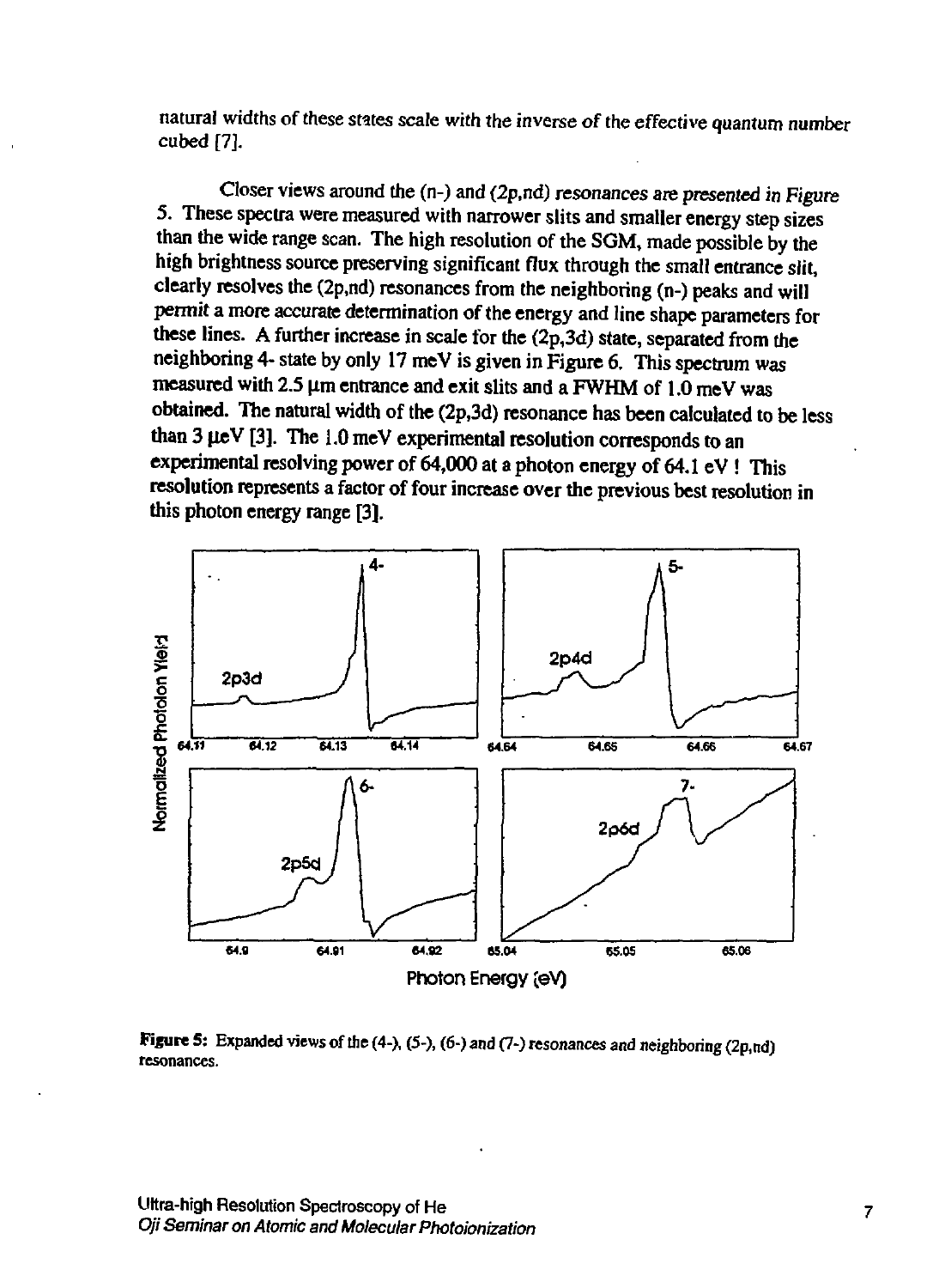The drive motor for the monochromator was slowed and the energy steps reduced to 0.4 meV for the (2p,3d) spectrum in Fig. 6. Several other optimizations of the beamline were required to achieve the highest resolution. The vertical focusing mirror (M2) was found to be particularly sensitive to vibrations induced by turbulent water flow through the cooling channels. By reducing the flow of water, variations in the incident intensity were dramatically reduced. Intensity variations of about 0.5% remained in the incident beam following attempts to minimize all sources of mechanical motion in the optics.

The unprecedented resolving power of 64,000 in this energy range is a testament to the careful design and fabrication of this beamline and its optics. The ultimate resolution of the 18 cm long 925 line/nun grating is 0.4 meV, determined by the number of lines on the optical surface, 166,500. Contributions from slope errors on the grating surface are calculated to be about 1.1 meV at 64 eV using the specification value. Since the 2.5  $\mu$ m slits contribute about 0.5 meV, the grating figure must be better than the 0.5 µrad in the specification.



**Figure** *6:* Expansion of the (2p,3d) resonance with a FWHM of 1.0 meV.

All of the optically accessible double excitation series of He were studied and the results will be presented elsewhere together with least squares fits to the data [8]. Further improvements in the experimental data are expected both in the resolution of the SGM and in the signal to noise level of the data, especially close to